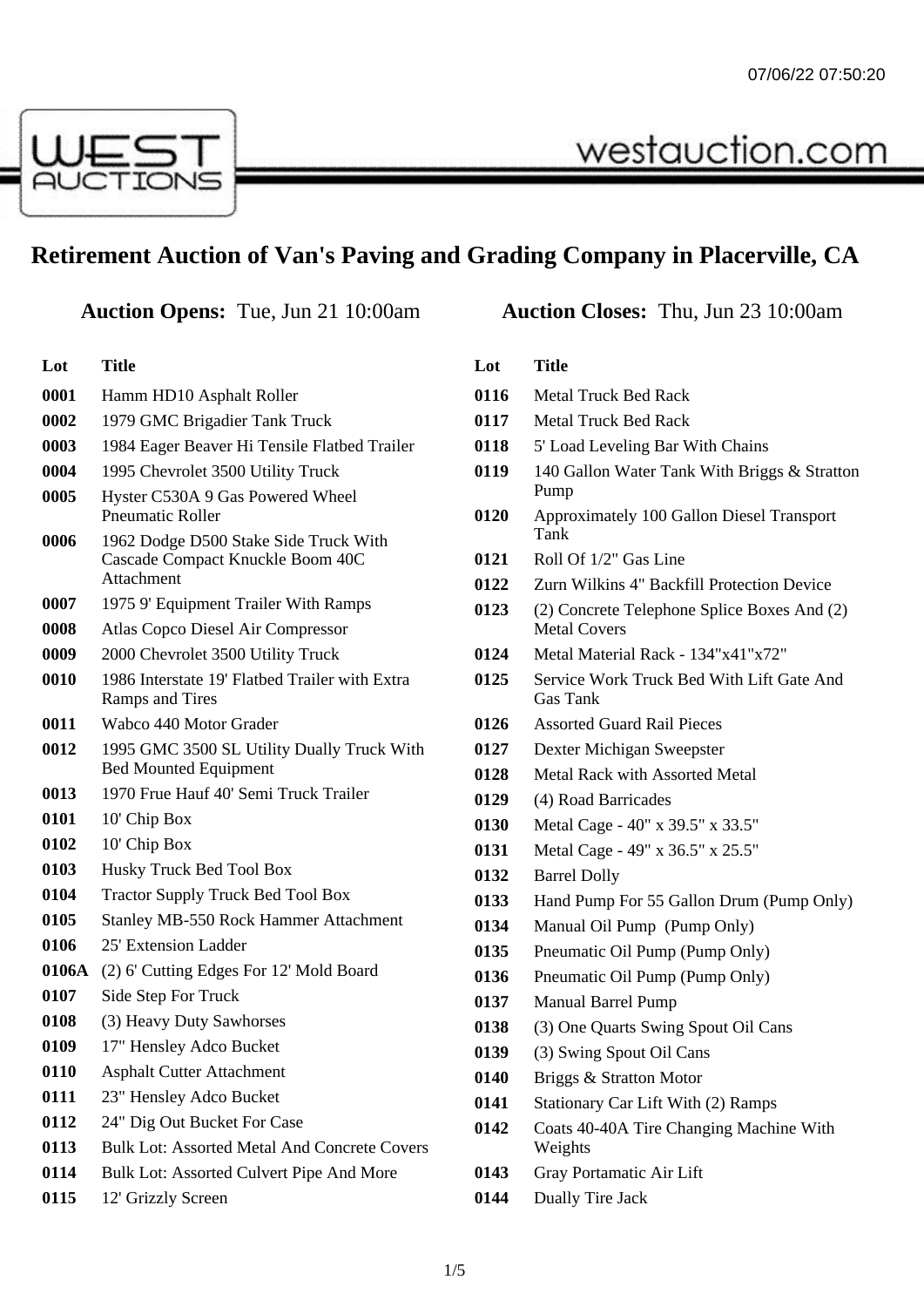**Lot Title**

- Bulk Lot Of Assorted Plastic Pipe
- **0145A** Bulk Lot: Assorted Pipe And Metal Cages
- **0145B** Bulk Lot: Assorted Pipe And Metal Pipe Rack
- Draw-Tite Hitch
- 20' Wood Board 4"x10"
- Roll Of 3" Hose
- Roll Of 2" Hose
- Roll Of 1" Hose
- Roll Of 1" Hose
- Roll Of 3" Hose
- Roll Of 2" Hose
- Metal Trench Shield 8'x15'
- Bucket Of Assorted Hoses
- Trash Pump
- Briggs And Stratton 800 Series High Pressure Water Test Pump
- Bulk Lot: Approximately (20) Assorted Road Signs
- Briggs & Stratton Water Pump
- Husky 2500psi Pressure Washer
- Homelite 3" Trash Pump
- Honda Generator EM2200
- Stow Asphalt Saw
- Trash Pump
- (3) Assorted Hose Screens
- (2) Sections Of 4" Hose With Hose Screen
- 2" Hose With Hose Screen
- (2) Flathead Shovels And (2) Asphalt Rakes
- (5) Assorted Hand Tools
- (4) Assorted Hand Tools
- Pipe Puller No. 40
- Crescent Tongs 3000lb 8" Pipe Clamp
- Crescent Tongs 14" Pipe Clamp
- Crescent Tongs 12" 3000 Lb Capacity Pipe Clamp
- Crescent Tongs 10" 3000 Lb Capacity Pipe Clamp
- Ridgid Pipe Threader With Vise Stand
- Greenlee Poly Line, Twine, And Herculine Pulling And Measuring Tape
- Echo PB-2100 Leaf Blower
- Bulk Lot: Assorted Ductile Pipes And Fittings
- Mueller Hot Tap Machine
- Pipe Beveler

| Lot  | <b>Title</b>                                                              |
|------|---------------------------------------------------------------------------|
| 0182 | Lansa Sewer Testing And Leak Locator<br>Equipment                         |
| 0183 | Shindawa Professional Backpack Leaf Blower                                |
| 0184 | (2) Bosen Seats With Harness Strap                                        |
| 0185 | Mandrill Kit                                                              |
| 0186 | <b>Heated Pipe Bender</b>                                                 |
| 0187 | Metal Stair Set With Handrail                                             |
| 0300 | 1-1/2 Ton Chain Hoist                                                     |
| 0301 | 36" Pipe Wrench                                                           |
| 0302 | 24" Pipe Wrench                                                           |
| 0303 | 48" Pipe Wrench                                                           |
| 0304 | 48" Aluminum Pipe Wrench                                                  |
| 0305 | (2) Crescent Wrenches                                                     |
| 0306 | (2) Hose Pump Nozzles                                                     |
| 0307 | Milwaukee Magnum Right Angle Drill In Case                                |
| 0308 | Wrench Set With (9) Assorted Size Wrenches<br>Ranging From 1-5/16" - 2"   |
| 0309 | Husky 30 Gallon Air Compressor                                            |
| 0310 | Carolina Industrial Model HD10 Horizontal<br><b>Metal Cutting Bandsaw</b> |
| 0311 | 48" Pipe Wrench                                                           |
| 0312 | Carolina Industrial 50 Ton Hydraulic Press                                |
| 0313 | Performance Tool Adjustible Creeper                                       |
| 0314 | Miller SRH-222(FL) Arc Welder                                             |
| 0315 | 6" Bench Vise With Stand                                                  |
| 0316 | <b>Metal Work Table With Assorted Metal</b><br>Remnants                   |
| 0317 | Reed No. 204R Bench Vise                                                  |
| 0318 | Welding Cart With Accessories                                             |
| 0319 | Performance Tool Creeper                                                  |
| 0320 | Dolly And A Creeper                                                       |
| 0321 | Metal Fabrication Table - 48"x32"x30"                                     |
| 0322 | <b>High Vacuum Hand Pump</b>                                              |
| 0323 | Black And Decker 14" Chop Saw                                             |
| 0324 | 55 Gallon Drum Dolly                                                      |
| 0325 | (2) 30' Extension Cord Reels                                              |
| 0326 | Adjustable Height Pipe Roller Stand                                       |
| 0327 | Gear Oil Pump With 91-40 Gear Oil                                         |
| 0328 | Bulk Lot: Assorted Extension Cords And Work<br>Light                      |
| 0329 | Lincoln Electric Weld-Pak 100 Arc Welder<br>With Welding Mask             |
| 0330 | (6) Assorted Jack Stands                                                  |

Pneumatic Grease Gun With Holding Tank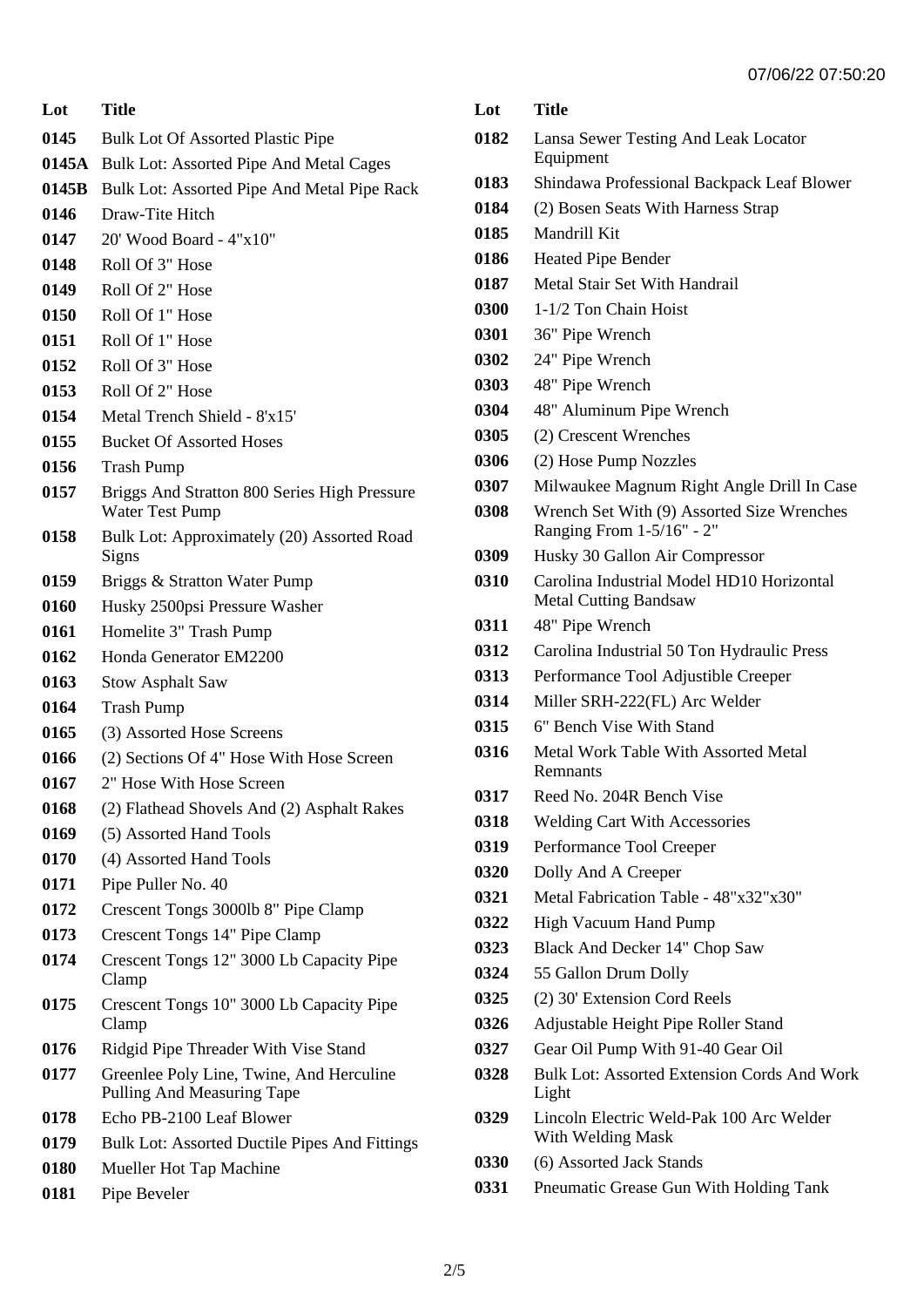| Lot  | <b>Title</b>                                                         |
|------|----------------------------------------------------------------------|
| 0332 | Hobart RC-300 Welder With Wire Feeder And<br>Power Supply            |
| 0333 | Enco Bench Drill Press Model 40080 with Vise<br>and Shelf of Tooling |
| 0334 | Hi-Lift 48" Trail Jack                                               |
| 0335 | 17" Pipe Roller Stand Roller                                         |
| 0336 | Rolling Metal Shop Cart                                              |
| 0337 | Carolina Industrial 5000 Lb Capacity Hoist                           |
| 0338 | 4' Metro Rack (No Contents)                                          |
| 0339 | Craftsman Commercial 3/4 HP Bench Grinder<br>On Stand                |
| 0340 | <b>Custom Built Metro Rack (No Contents)</b>                         |
| 0341 | Enco Heavy Duty Bench Grinder On Stand                               |
| 0342 | Material Rack With Assorted Metal                                    |
| 0343 | Schumacher SE-4022 Battery Charger / Engine<br><b>Starter</b>        |
| 0344 | 6' Folding Ladder                                                    |
| 0345 | 6' Aluminum Folding Ladder                                           |
| 0346 | "Wide Load" Sign With Lights And Flags                               |
| 0347 | (2) Lawn Edgers                                                      |
| 0348 | <b>Engine Stand</b>                                                  |
| 0349 | (3) Pnuematic Hoses                                                  |
| 0350 | Hydraulic Jack Kit In Case                                           |
| 0351 | Eye Leveling Tripod And Grade Rod                                    |
| 0352 | Eye Leveling Tripod With Scope And Grade<br>Rod                      |
| 0353 | Eye Leveling Tripod With Scope And Grade<br>Rod                      |
| 0354 | Leveling Tripod                                                      |
| 0355 | (2) Hydraulic Bottle Jacks                                           |
| 0356 | Assorted C Clamps and Vise Grips                                     |
| 0357 | <b>Industrial Conveyor Train</b>                                     |
| 0358 | Boxes Of Assorted Clamps And Hoses                                   |
| 0359 | Rolatape Distance Meter                                              |
| 0360 | <b>Ingersoll Rand 1" Drive Impact Tool</b>                           |
| 0361 | 1" Drive Impact Tool                                                 |
| 0362 | DM 50 Concrete Cutoff Saw                                            |
| 0363 | DM 54 Homelite Concrete Cut Off Saw                                  |
| 0364 | Homelite XL-98C Concrete Cutoff Saw                                  |
| 0365 | Echo 750EVL Chainsaw                                                 |
| 0366 | Craftsman 3.7/18 Chainsaw                                            |
| 0367 | <b>Power Brake Bleeder</b>                                           |
| 0368 | <b>Bolt Cutters</b>                                                  |
| 0369 | 30lb Pressurized Cooling System Tester In Case                       |

| Lot  | <b>Title</b>                                                        |
|------|---------------------------------------------------------------------|
| 0370 | 11 Piece (A to K) ADJ. Hand Reamer Set                              |
| 0371 | Cad-Welder                                                          |
| 0372 | <b>Craftsman Dial Indicating Torque Control</b><br>Wrench           |
| 0373 | Contents Of Peg Board And Shelf                                     |
| 0374 | Contents Of Shelf: Assorted Wood Pieces And<br>More (Contents Only) |
| 0375 | (3) Shovels                                                         |
| 0376 | Contents Of Pegboard (Contents Only)                                |
| 0377 | <b>Assorted Scrap Metal</b>                                         |
| 0378 | Metal Dolly And Rolling Stool                                       |
| 0379 | (2) Pneumatic Impact Guns                                           |
| 0380 | Reed Heavy Duty 36" Pipe Wrench                                     |
| 0381 | Klutch Socket Set In Case                                           |
| 0382 | Klutch Socket Set In Case                                           |
| 0383 | Fire Hydrant Wrench                                                 |
| 0384 | Pneumatic Air Hammer                                                |
| 0385 | (3) Heavy Duty Pipe Wrenches                                        |
| 0386 | Pittsburgh 600mm Crescent Wrench                                    |
| 0387 | (2) Electric Angle Grinders                                         |
| 0388 | Craftsman Socket Wrench                                             |
| 0389 | A/C Clutch Pulley Puller In Case                                    |
| 0390 | Screwdriver Set In Case                                             |
| 0391 | Homelite AP-125 Pump                                                |
| 0392 | Hosecamatic Universal Hose Repair System                            |
| 0393 | Dual Desk With Drawing Table And (2) Office<br>Chairs (No Contents) |
| 0394 | Justrite Oily Waste Can                                             |
| 0395 | Ridgid Shop Vacuum                                                  |
| 0396 | Samsung Microwave Oven In Box                                       |
| 0397 | Pnuematic Hose With Quick Release                                   |
| 0398 | (12) Assorted Hammers                                               |
| 0399 | Milwaukee 7" Grinder                                                |
| 0400 | Master Craft Jigsaw                                                 |
| 0401 | Pneumatic Impact Tool                                               |
| 0402 | Mastercraft Jigsaw                                                  |
| 0403 | Black And Decker 3/8" Variable Speed<br>Reversing Drill             |
| 0404 | 3/8" Central Pneumatic Air Ratchet Wrench                           |
| 0405 | Central Pneumatic 3/8" Air Hammer                                   |
| 0406 | Ram 1/4" Variable Speed Drill                                       |
| 0407 | <b>WEN</b> Deluxe Jigsaw                                            |
| 0408 | Black And Decker Cordless 3/8" Reversible<br>Drill                  |
|      |                                                                     |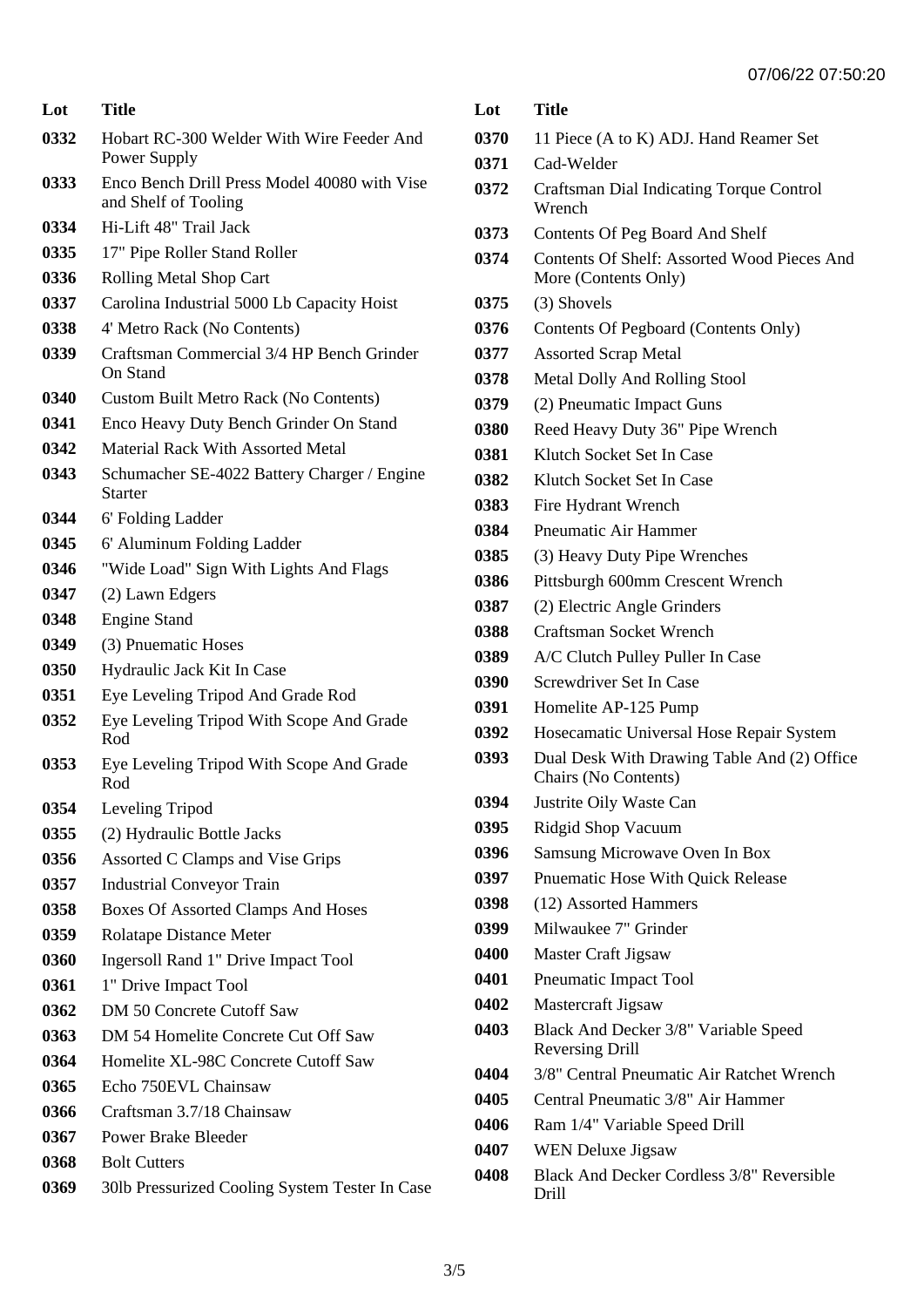**Lot Title** Ammco Tension Indicator Pneumatic Grinder Albertsons And Company Heavy Duty 5/8" Drill Depth Master 200 Laser Alignment Tool Assorted Painting Guns And Tools Assorted Paints, Primers, And Other Painting Implements 50 Gallon Drum Dolly Automotive Floor Jack Rolling Stool Transmission Jack Chevy/GMC Truck Transmission Winch, Crow, And Dig Bars (2) Hitches Bulk Lot: (30) Assorted Size Wrenches (4) Assorted Size Wrenches (4) Assorted Size Wrenches (11) Assorted Size Wrenches HDX Bleach Sprayer (2) Torque Wrenches Tap And Die Set MAC Tools Thread Setter Kit In Case Bulk Lot: Assorted Boxes Of O-Rings Carlyle Tools NAPA 30 Ton Air Bottle Jack Hydraulic Pressure Testing Kit (5) Hydraulic Jacks Wellmade Oil-less Compressor Craftsman Toolbox Bulk Lot: Contents Of Shelf And Pegboard Contents Under Shelf: GM 4 Speed Trick Transmission And New Process Transfer Case Tremble Automatic Grade Control System For Mid Size Motor Grader Metal Wire Display Unit Metal Work Table with Bench Vise (No Contents) Bulk Lot: Contents on Top of Table and on Pegboard - Tools, Cleaners, Supplies Bulk Lot: Contents Under Table And On Bottom Shelf Of Table (3) Toolboxes With Contents Craftsman Toolbox With Contents Craftsman 2 Stage Toolbox With Contents Waterloo Toolbox With Contents

| Lot   | Title                                                                                   |
|-------|-----------------------------------------------------------------------------------------|
| 0447  | 30' Extension Cord Reel                                                                 |
| 0448  | Motorola Radios And Accessory Equipment                                                 |
| 0449  | Assorted Icom And Southwestern Bell Radios                                              |
| 0450  | Contents Of Break Area: Filing Cabinet, Water<br>Dispenser, Microwave, And Wood Cabinet |
| 0451  | <b>Magnacut Concrete Cutoff Saw Blades</b>                                              |
| 0452  | <b>Hydraulic Control Valve</b>                                                          |
| 0453  | Ungar 1095 Heat Gun                                                                     |
| 0454  | <b>Hauling Straps</b>                                                                   |
| 0455  | Storage Locker                                                                          |
| 0456  | (2) Crates Of Assorted Tooling                                                          |
| 0457  | <b>Shelves Of Assorted Manuals And Guides</b><br>(Contents Only)                        |
| 0458  | <b>Contents Of Top Rack</b>                                                             |
| 0459  | Contents Of (1) Workbench                                                               |
| 0460  | Contents Of (1) Workbench (Contents Only)                                               |
| 0461  | <b>Contents Of Right Corner Shelves (Contents</b><br>Only)                              |
| 0462  | Contents Of Wood Shelves (Contents Only)                                                |
| 0463  | (2) Hardware Organizers With Assorted<br>Hardware                                       |
| 0464  | Assorted Caterpillar Tractor Co. Service<br>Manuals                                     |
| 0465  | Contents Of Desk: Assorted Printers, Copiers,<br>Fax Machines, Organizers, And More     |
| 0465A | Wood Office Desk (Desk Only)                                                            |
| 0466  | Drawing Table And Wall Mount Magnifying<br>Glass                                        |
| 0467  | <b>Wood Filing Cabinet</b>                                                              |
| 0468  | <b>Wood Office Desk</b>                                                                 |
| 0469  | <b>Wood Filing Cabinet</b>                                                              |
| 0470  | <b>Wood Display Case</b>                                                                |
| 0471  | (7) Office Chairs                                                                       |
| 0472  | Desk And End Table                                                                      |
| 0473  | (2) Fake Plants                                                                         |
| 0474  | (4) Desk Side Tables                                                                    |
| 0475  | <b>Contents Of Table: Assorted Tools (Contents</b><br>Only)                             |
| 0476  | Grinding Wheel Resurfacing Tool                                                         |
| 0477  | <b>Helicore Thread Repair Inserts</b>                                                   |
| 0478  | Contents Of Shelf: Assorted Air Filters                                                 |
| 0479  | <b>Floor Jack</b>                                                                       |
| 0480  | Vintage Electric Motor                                                                  |
| 0481  | (9) Assorted Tires And Contents Of Top Shelf                                            |
| 0482  | (11) Assorted Tires                                                                     |